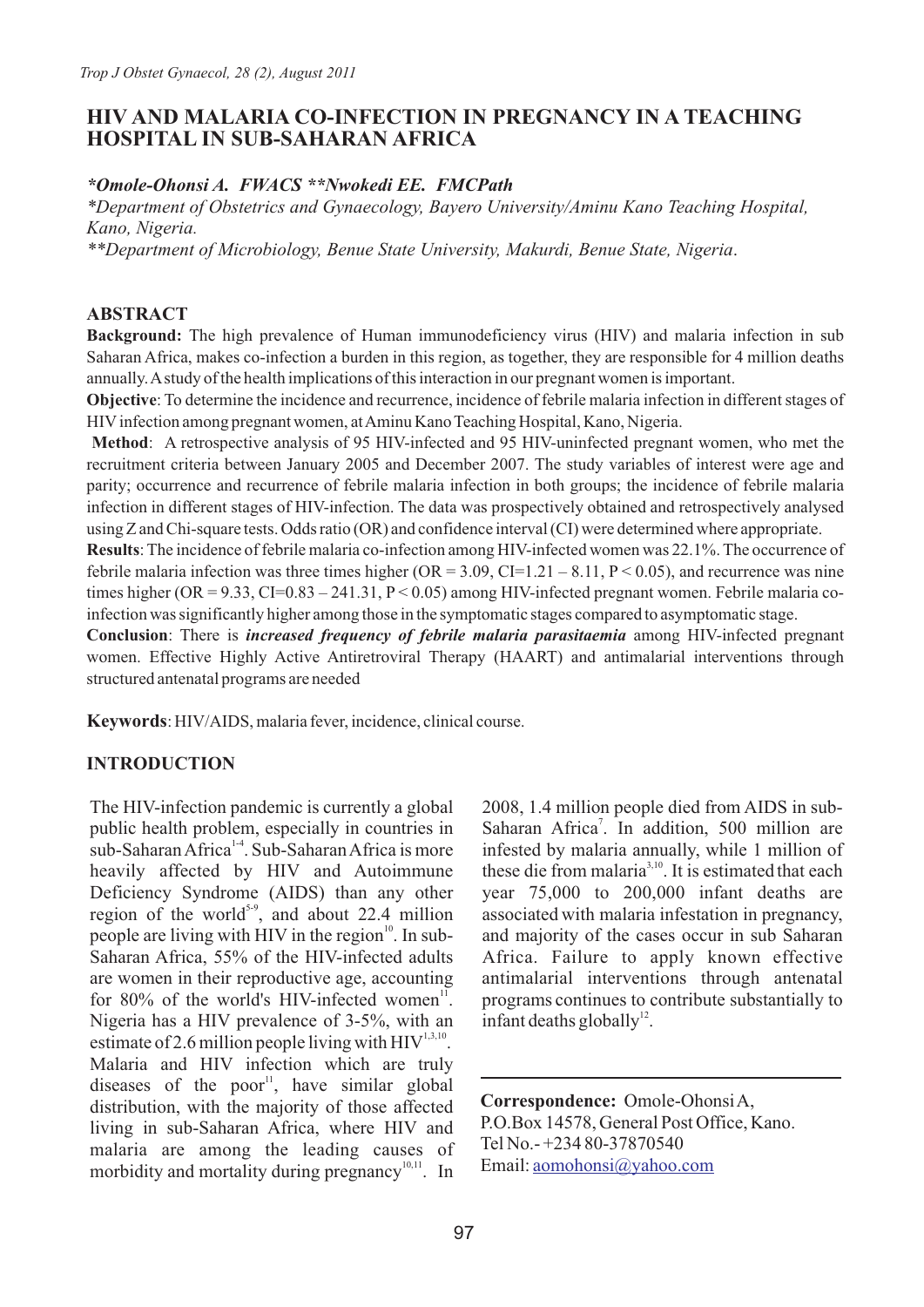The effect of either infection on the course of the other significantly impacts on public health, considering the number of people at risk for  $\overline{\text{coinfection}}^{10,12-15}$ . Malaria and HIV co-infection in pregnant women has been associated with maternal morbidity and mortality from conditions like pyrexia, anaemia and gastrointestinal problems. In addition, perinatal mortality from increased risk of vertical transmission, low birth weight babies from prematurity, and intrauterine growth retardation as a result of high placental placental parasitisation have been documented $^{7,13-}$ 

<sup>15</sup>. Studies to determine if high placental (malaria) parasite burden increased mother-to-child HIV transmission showed conflicting results, possibly reflecting a complex balance between malarial immune responses and stimulation of HIV viral replication<sup>11</sup>. Some of the studies showed that increased placental parasitization alter the uteroplacental barrier, creating a situation like a hole in a sieve, which makes the HIV to pass through easily, thereby increasing the risk of mother to child transfer of the virus  $24.8$ ,9. There is a clear need to strengthen the deployment of existing malaria and HIV prevention and intervention measures for pregnant women $\frac{11,16,17}{2}$ .

While early population-based studies showed no difference in outcomes between HIV-positive and HIV-negative individuals with malaria<sup>12</sup>, more recent work suggests that those with HIV infection have more frequent episodes of febrile malaria<sup>18-21</sup>. Further investigation of these interactions is needed to better define effects of coinfection<sup>10</sup>. This informed why our study was designed to determine the incidence, recurrence and clinical course in the different stages of HIV infection at Aminu Kano Teaching Hospital, Kano, Nigeria, and to make recommendations which will reduce its incidence and improve fetomaternal outcome*.*

## **PATIENTS AND METHODS.**

This is a retrospective study, which was conducted in Aminu Kano Teaching Hospital, Kano, Nigeria, between January 2005 and December 2007, to determine the incidence, recurrence, and incidence of febrile malaria in the different stages HIV infection, among pregnant women with malaria and HIV co-infection who

attended our antenatal clinic. Ninety five HIV infected and 95 HIV uninfected age and socioeconomic status matched pregnant women (because they are variables which could affect the immune status of the women<sup>6</sup>), who met the recruitment criteria.

For the purpose of this study, febrile malaria infection refers to a temperature rise of  $37.5^\circ$ c or more, due to malaria infection in the absence of symptoms/signs of other infections. Malaria infection was said to be present if there was at least one asexual parasite per 200 white blood cells in a thick film, while a negative slide was one in which no asexual form was found after counting 1000 white blood cells.

Regarding the stages of HIV infection, a woman who had no opportunistic infection and whose CD4 cell count was more than 500cells/ul was said to be in the "Asymptomatic stage". "Early stage" referred to those who had opportunistic infections which were not life threatening and a CD4 cell count between 200 and 500cells/ul. Those with life threatening opportunistic infections and a CD4 cell count less than 200cells/ul were said to be in the "Late stage" (i.e. Acquired Immune Deficiency Syndrome)<sup>10</sup>.

In our centre, Voluntary Counselling and Testing (VCT) are done at booking, followed by post-test counselling and further management. Highly Active Anti-retroviral drugs (ARVs) were given to all HIV infected pregnant women, or continued in those whose status was known and were on ARVs before they got pregnant. Those who were HIV negative were counselled on how to remain negative. Those who were sero-positive were counselled on safe sex to avoid infection with new strains of HIV.

HIVantibody testing was conducted on the serum of women who gave consent using HIV 1 and 2 pack assay, and Rapid enzyme immunoassay Gene II for HIV 1 and 2 antibodies. Where further confirmation was required, immuno-confirm for HIV 1 and 2 antigen detection was used, which test for  $p^{24}$  (core antigen),  $p^{31}$  (endonucleus polymerase antigen) and  $gp^{41}$  (envelope antigen). HIV-antibody testing was repeated 3 months later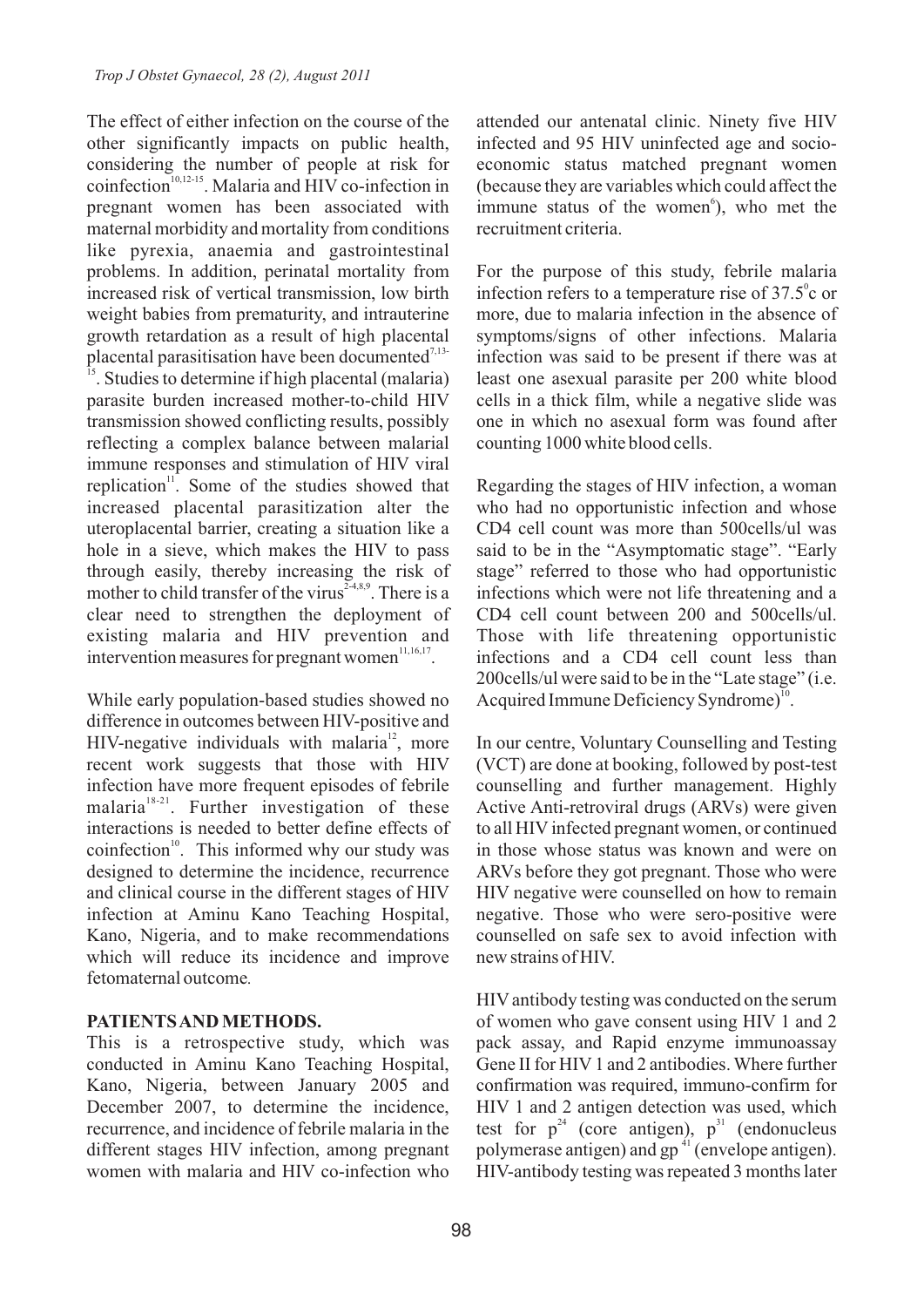in those who were HIVantibody negative at the time of recruitment, in order to exclude the window period, and in the postnatal clinic to confirm that they remained negative.

Following VCT, 95 HIV infected pregnant women (cases) and 95 HIV uninfected pregnant women (control) who met the recruitment criteria were recruited into this study after obtaining informed consent. The recruitment criteria were women who: (a) were Para 1-3 at booking, in order to avoid primigravidae and grandmultiparae who may have lower immunity; (b) were married, in order to exclude those that may engage in unsafe sex; and (d) carried their pregnancy to term, delivered in our hospital and attended the postnatal clinic.

Intermittent Preventive Therapy in Pregnancy  $(IPT<sub>n</sub>)$  was given at 4 weeks interval from 16 weeks gestation, 2 doses were given to HIV uninfected women, and 3 doses to HIV infected women. The women in either group with pyrexia had the diagnosis confirmed by examining peripheral blood films for malaria parasites, after excluding other causes of pyrexia. Patients with positive smears were treated with Artesunate Combination Therapy (ACT).

The study variables of interest were age and parity, occurrence and recurrence of febrile malaria infection among the women in both groups, and the incidence of febrile malaria infection in the various stages of HIV infection.

The data were prospectively obtained from the women using pre-designed proforma and retrospectively analyzed. Statistical analysis was done with chi-square test and Z-test using a commercial statistical package (SPSS/PC version 11.0, SPSS Inc., Chicago IL. USA.). The Odds Ratio (OR) and 95% confidence intervals (CI) were determined where appropriate. A P-value of less than 0.05 was considered significant.

# **RESULTS**

The age range of the pregnant women with HIV infection was  $15 - 34$  years, with a mean age of  $23.7 + 6.7$  years, while for the HIV uninfected pregnant women it was  $16 - 34$  years, with a mean

age of  $24.6 + 7.1$  years. There was no significant difference in the mean age between the HIV infected and HIV uninfected women  $(Z = 0.139, P)$  $> 0.05$ ).

The mean parity among the pregnant women with HIV infection was  $2.2 + 1.0$ , while among the HIV uninfected women, it was  $2.1 + 0.7$ . There was no significant difference in the mean parity between the HIV infected and HIV uninfected women  $(Z =$ 0.84,  $P > 0.05$ ). (see Table 1).

Among the pregnant women with HIV infection, 21 women had febrile malaria infection, while 8 women had among the control group. The incidence of febrile malaria infection among HIV infected pregnant women was 22.1%, while it was 8.4% among HIV uninfected pregnant women. The odds of occurrence of febrile malaria infection among HIV infected pregnant women was three times higher than among HIV uninfected pregnant women (OR=3.09, CI=1.21- 8.11, P>0.05). (see Table 2).

The odds of recurrence of febrile malaria infection among HIV infected pregnant women was nine times higher than among HIV uninfected pregnant women (OR = 9.33, CI =  $0.83 - 241.3$ , P < 0.05). (see Table 3).

The incidence of febrile malaria infection in pregnancy among the HIV infected women in the various stages of the infection, was not statistically significant among the women in the asymptomatic stage,  $(OR= 0.09, CI= 0.03-0.33, P)$  $\leq$  0.05), but was statistically significant among the women in the symptomatic stages, with the frequency being 4 times higher among the women in the late symptomatic stage (OR=18.0, CI=2.93- 141.89, P <0.05), compared to early symptomatic stage (OR=3.51, CI=1.13-11.05, P < 0.05). (see Table 4).

## **DISCUSSION**

The incidence and recurrence of febrile malaria infection was significantly higher among HIV infected pregnant women in this study, compared to the uninfected. This is similar to the findings in studies from malaria endemic areas<sup>3-6</sup>. This has been attributed to immuno-suppression $13-15$ . In our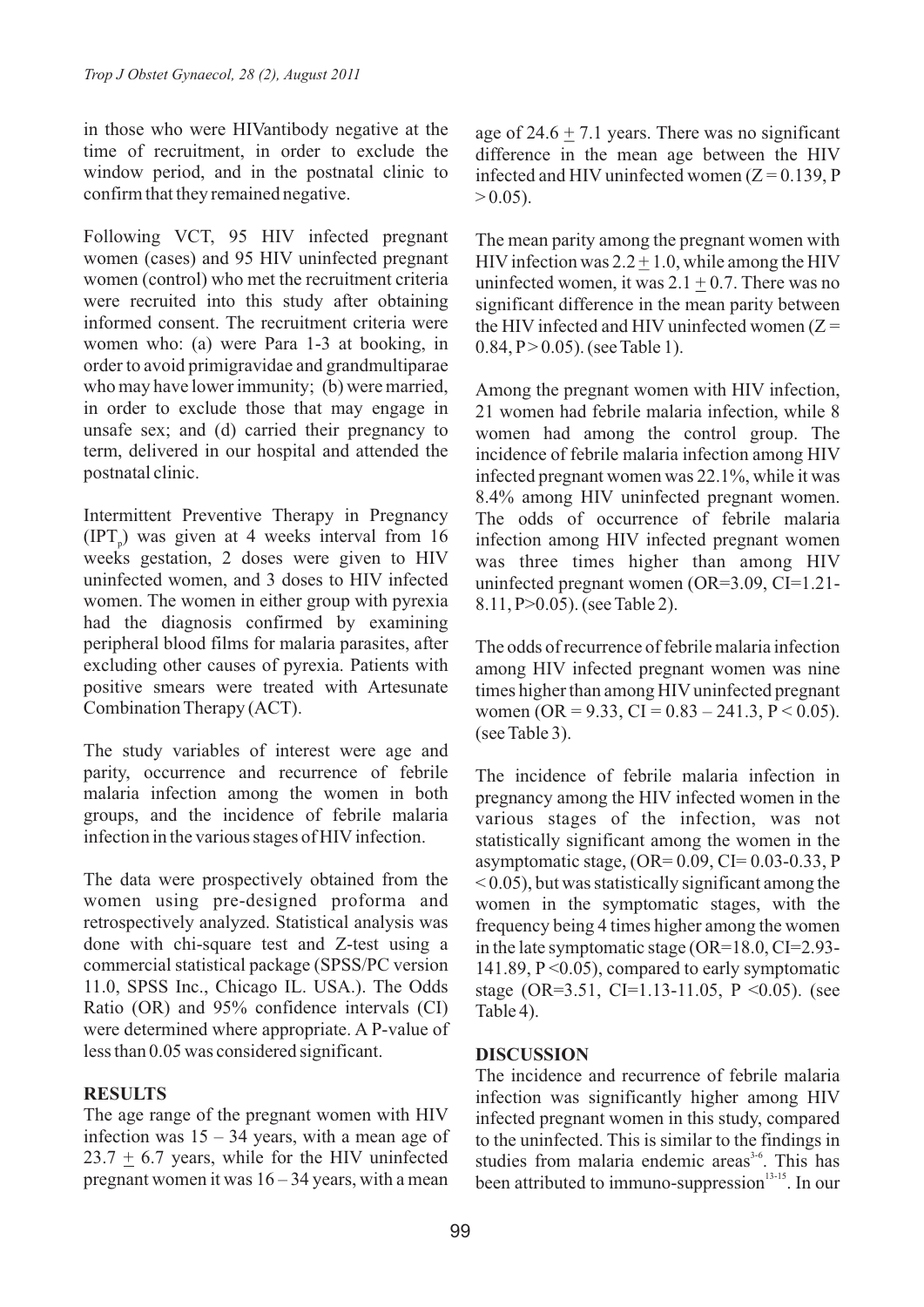environment where malaria is endemic, our women have partial immunity against malaria infestation, and the depression in immunology in the HIV infected women compared with the uninfected, will play an important role in determining the incidence and recurrence of febrile malaria infection in pregnancy<sup>3-5,12</sup>.

However, it did not agree with studies from malaria non-endemic areas, where there was no difference in the incidence or recurrence of febrile malaria infection among HIV infected and HIV uninfected pregnant women<sup>9</sup>. This may be because the prevalence of malaria in pregnancy is low, and the women are not immune in nonendemic areas<sup>3</sup>.

In this study, the incidence of febrile malaria infection in pregnancy was not significant among the women in the asymptomatic stage of HIV infection, but was significantly higher with increasing stage of the HIV infection, which may be because there is decreasing immune status with increasing stage of the HIV infection $13,16$ , and the association with febrile malaria parasitaemia strengthens with decreasing immune competence<sup>22</sup>. Studies from malaria endemic areas found that febrile malaria infection rates was inversely related to CD4 counts, and parasite density increased with decreasing CD4 counts<sup>18</sup>.

Studies have found that HIV positive individuals have increased treatment failure, with a high incidence of new uncomplicated infections, and p*atients with severe immunosuppression were at increased risk of treatment failure with antimalarial therapies*<sup>20</sup>. Molecular genotyping revealed that clinical treatment failures seen in HIV infected adults were due to new infections rather than to recrudescence of existing infections $^{18}$ , because in 2000 patients who presented with fever and positive thick blood smears, more than 6 fold increased risk for new falciparum infections were found in HIV positive patients compared to HIV negative patients<sup>18</sup>. Treatment failure and increased risk of new infections with decreasing immune competence, may explain the increased incidence and recurrence of malaria parasitaemia among HIV infected pregnant women in this study, and why it increased with increasing stage of HIV infection.

This emphasizes the importance of HAARTS in the management of malaria in pregnancy, by preventing *severe immunosuppression, and ensuring the efficacy of anti-malarial therapies,* as defined by disappearance or decreased parasitemia by 90% after initial standard treatment<sup>18,20</sup>

 $IPT<sub>n</sub>$  which is the most practical public health approach for preventing malaria-related complications in pregnancy<sup>2,3</sup>, should be given to all HIV infected pregnant women as prophylaxis<sup>20</sup>. Clinical malaria should be treated with artemisinin combination therapy, and artemether-lumefantrine<sup>18-20</sup>. Because of the increased susceptibility of HIV positive pregnant women to new infections and febrile malaria parasitaemia, the authors suggest that IPTp should be given as *Direct Observation Therapy (DOT)* in the antenatal clinic to ensure compliance.

Maternity patients, especially those who are HIV infected should be adequately counselled to avoid mosquito bites, which are best achieved by sleeping under insecticide-impregnated bed nets  $(ITNs)^{18}$ . Alternatives include using mosquito repellents on skin or clothing or sleeping in a room with burning mosquito-repellent coils or tablets<sup>18,20</sup>. They should also be advised to rid their environments of breeding places for mosquitoes, and where possible fumigate their surroundings $\mathrm{^{18}}$ .

A recent study found that the use of HAART, IPTp and insect treated bed nets was associated with 95% reduction of febrile parasitemia in HIV positive pregnant women<sup>18</sup>, which call for community mobilization, to ensure that HIV infected pregnant women are provided with HAART, IPTp and ITNs free of charge by governmental and non-governmental organizations.

Efforts must be made to establish a diagnosis of malaria parasitaemia in all cases of pyrexia in pregnant women with HIV infection<sup>20</sup>, as was done in this study, as this will forestall empirical treatments and the undesirable effects of  $drugs^{17,18}$ , especially because the pharmacokinetic interactions between antimalarials and antiretrovirals are still inconclusive  $18,21$ .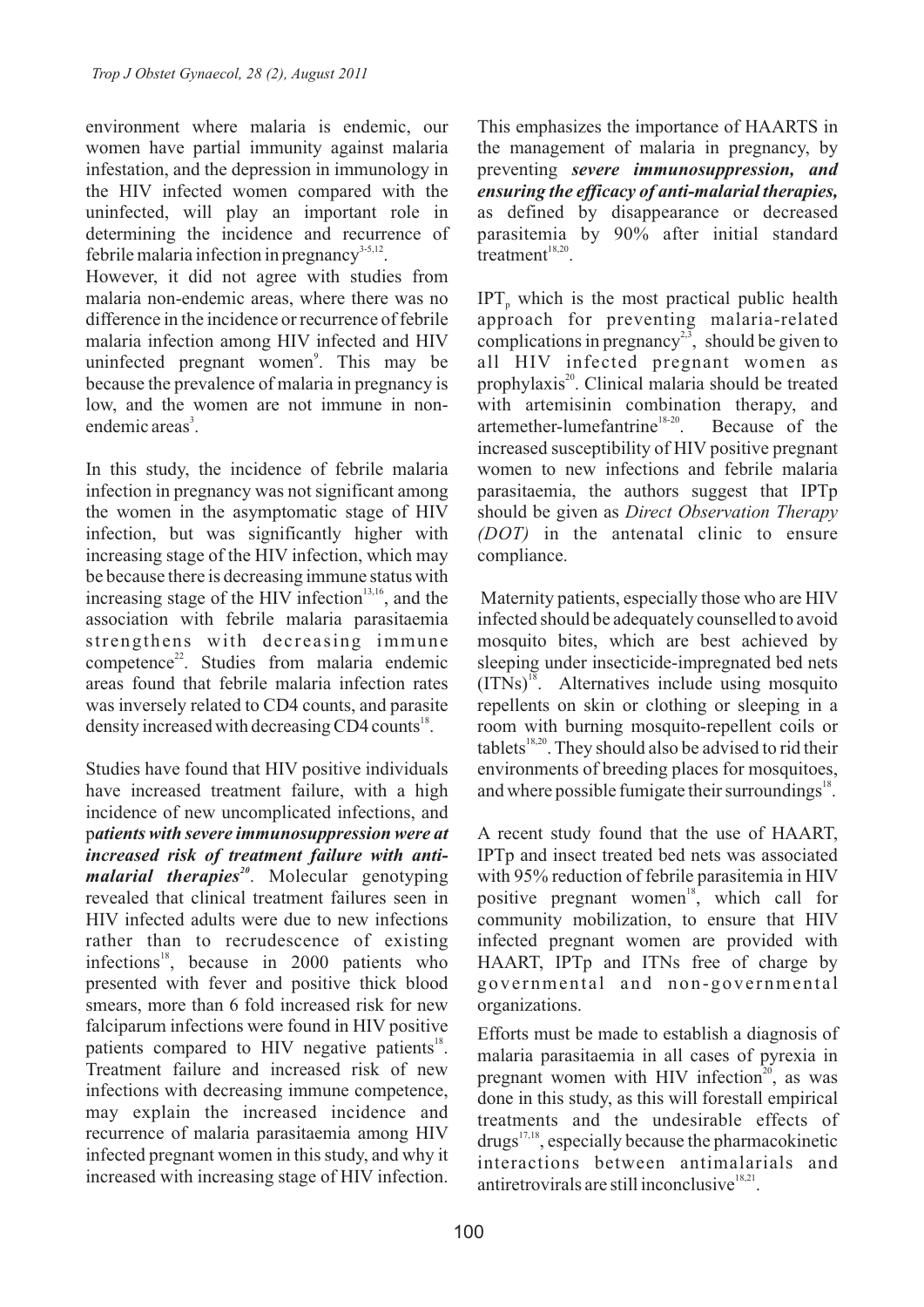## **CONCLUSION AND RECOMMENDATIONS**

The incidence and recurrence of febrile malaria infection is significantly higher among HIV infected pregnant women, and the frequency increases with increasing stage of HIV infection. Use of HAART to prevent immune compromise, and effective and evidence based antimalarial programs like the "*Role Back Malaria" (RBM) and "Malaria No More" programmes,* should be integrated into the antenatal clinic protocol, especially in malaria endemic areas, in order to reduce fetal and maternal morbidity and mortality from malaria parasitaemia, and reduce the risk of mother to child transmission of HIV.

### **REFERENCES**

- 1. Onah HE, Obi SN, Agbata TA, Oguanuo TC. Pregnancy outcome in HIV-positive women in Enugu, Nigeria. J. Obst. Gynaecol. 2007;27(3):271-274
- 2. Veneman Ann. Summit on malaria at White House. December 2006
- 3. UNAIDS: Report on the global AIDS epidermic. 2009.
- 4. Brahmbhatt H. Placental Malaria increases Mother-to-Child HIV Transmission. Public Health News Centre. 2003
- 5. Whitworth J, Morgan D, Quigley M, Smith A, Mayanja B, Eotu H. Effect of  $HIV - 1$  and increasing immunosuppression on malaria parasitaemia and clinical episodes in adult in rural Uganda: a cohort study. The Lancet. 2000;356 (9235):1051-1056
- 6. Van Eijk A.M, Ayisi J.G, TerKuille F.O, Misore A.O, Otieno J.A, Rosen D.H. et al. HIV increases the risk of malaria in women of all gravidities in Kisumu, Kenya. AIDS. 2003;17(4):595-603
- 7. Mount A.M, Mwapasa V, Elliot S.R, Benson J.G, Tadesse E, Lema V.M. et. al. Impairment of humoral immunity to plasmodium falciparum malaria in pregnancy by HIV infection. The Lancet. 2004;363(9424):1860- 1867
- 8. French N, Nakiyingi J, Carpenter L.M, Lugada E, Watera C, Moi K et. al. Increasing rates of malarial fever with deteriorating immune status in HIV - 1-infected Ugandan adults. AIDS. 2001;15(7):899-908
- 9. Ladner J, Leney V, Karita E, Van de Perre P, Dabis F. Malaria, HIV and pregnancy. AIDS. 2003;17(2):275-276.
- 10. Interdisciplinary Perspectives on Infectious Diseases. Volume 2009 (2009), A r t i c l e I D 6 1 7 9 5 4, 8 pagesdoi:10.1155/2009/617954
- 11. Ter Kuile FO, Parise ME, Verhoeff FH, Udhayakumar V, Newman R.D, van Eijk A.M et. al. The burden of co-infection with human immunodeficiency virus Type I and malaria in pregnant women in Sub-Saharan Africa. Am. J. Trop. Med. Hyg. 2004;71:41-54
- 12. Ohan D, Greenwood BM. Is there an interaction between human immunodeficiency virus and plasmodium faciparum? Int. J. Epidemiol. 1998;27:296- 301
- 13. David Williamson. HIV infection impairs immunity to malaria in pregnancy. UNC News Services. 2004 ;340
- 14. Moore JM, Ayisi J, Nahlen BL, Misore A, Lal A, Udhayakumar V. Immunity to placental malaria II. Placental antigen specific cytokine responses are impaired in human immunodeficiency virus – infected women. J. Infect. Dis. 2000;182 (3):960-963
- 15. Francine HV, Bernard JB, Hart AC, Lyson C, Kazembe P, Broadhead RL. Increased prevalence of malaria in HIV-infected pregnant women and its implication for malaria control. Tropical Medicine and International Health. 1999;4(1):5-11.
- *16. UNAIDS: Report on the global AIDS epidemic. 2008*
- 17. Steketee R.W, Nahlen R, Parise M.E, Menendez C. The burden of Malaria in Pregnancy in Malaria endemic areas. Am J. Trop. Med. Hyg. 2000; 64 (1-suppl): 28-35.
- 18. Brentlinger P.E, Behrens C.B, Micek M.A. Challenges in the concurrent management of malaria and HIV in pregnancy in sub Saharan Africa. Lancet Infect Dis.2006; 6(2): 100-11.
- 19. UNAIDS 2006Report Global AIDS Epidemic.
- 20. Kemya M.R, Gasasira A.F, Yeka A, Bakyaita N, Nsobya S.L, Francis D. et al. Effect of HIV-1 Infection on Antimalarial Treatment : Outcomes in Uganda: A Population Based Study.JID. 2006: 193: 9-15.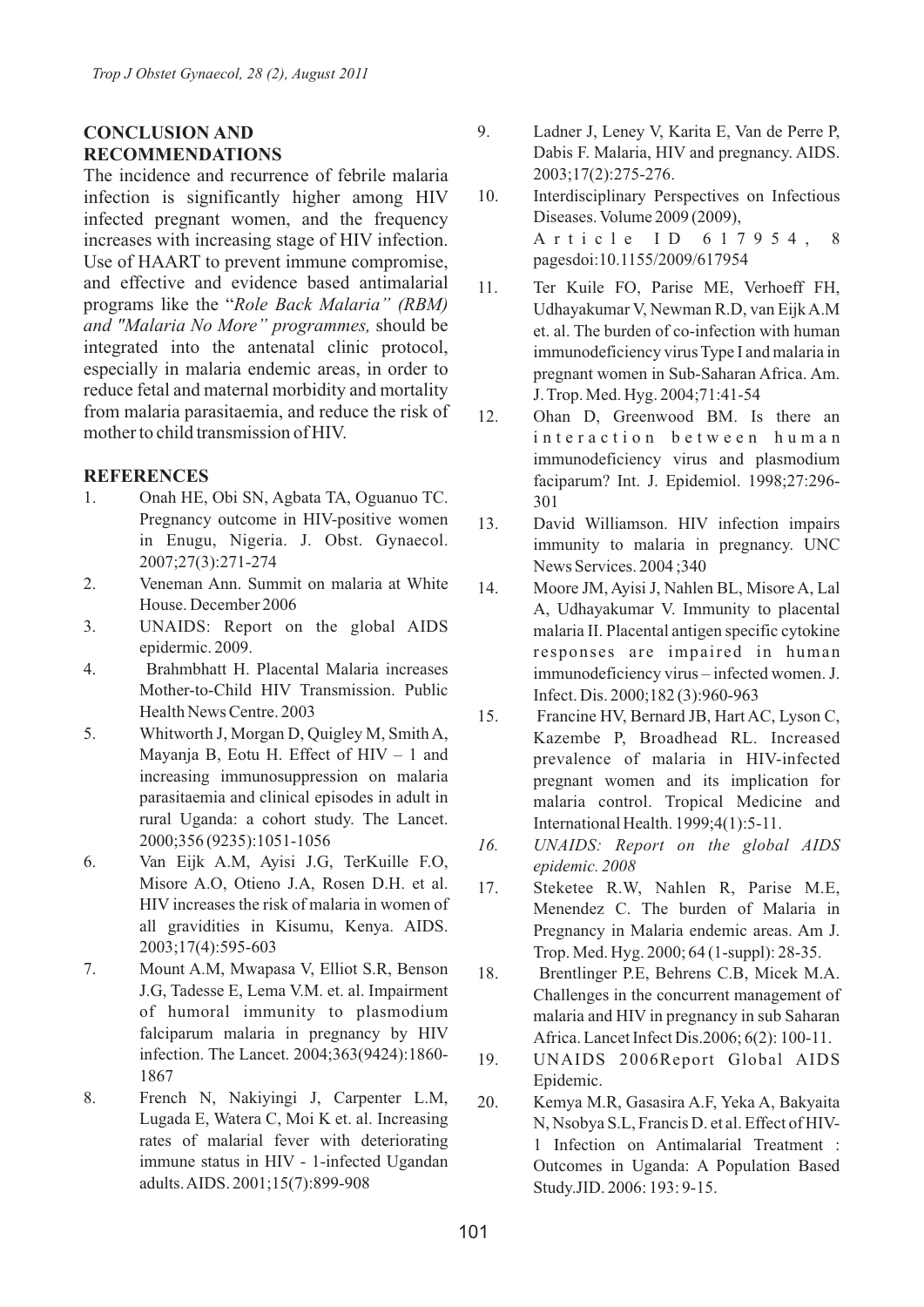21. Kublin. HIV Infection and Malaria – Understanding the interactions. JID. 2006; 1193: 1-3.

### **Table 1: Distribution of HIVinfected and HIVuninfected women according to age and parity.**

| Variable    | <b>HIVinfected</b><br>women | <b>HIVuninfected</b><br>women | <b>Test</b> | P-value        |
|-------------|-----------------------------|-------------------------------|-------------|----------------|
|             | $n = 95$                    | $n = 95$                      |             |                |
| Mean age    | $23.7 + 6.7$                | $24.6 + 7.1$                  | $Z = 0.139$ | $> 0.05$ (N/S) |
| Mean parity | $2.2 + 1.0$                 | 2.1 $\pm$ 0.9                 | $Z = 0.84$  | $> 0.05$ (N/S) |

 $N/S = Not$  statistically significant

#### **Table 2:**

# **Occurrence of malaria fever in HIV infected women compared to HIVuninfected women.**

| <b>Patients</b>                  | Frequency<br>of occurrence<br>$n\binom{0}{0}$ | <b>OR</b> | <b>CI</b>                  | P-value |
|----------------------------------|-----------------------------------------------|-----------|----------------------------|---------|
| HIV infected $n \quad 21(22.11)$ |                                               | 3.09      | $1.21 - 8.11 \le 0.05$ (S) |         |
| $= 95$                           | 8(8.42)                                       |           |                            |         |
| HIV uninfected                   |                                               |           |                            |         |
| $n = 95$                         |                                               |           |                            |         |
|                                  |                                               |           |                            |         |

 $S =$  statistically significant

# **Table 3:**

**Distribution of HIV infected and HIV uninfected pregnant women according to recurrence of malaria fever.**

| Variable                                        | Frequency<br>of recurrence<br>$n\binom{0}{0}$ | <b>OR</b> | <b>CI</b>          | P-value      |
|-------------------------------------------------|-----------------------------------------------|-----------|--------------------|--------------|
| <b>HIV</b><br>infected                          | 12(57.14)                                     |           |                    |              |
| $n = 21$<br><b>HIV</b><br>uninfected<br>$n = 8$ | 1(12.5)                                       | 9.33      | $0.83 -$<br>241.31 | $< 0.05$ (S) |

 $S =$  statistically significant